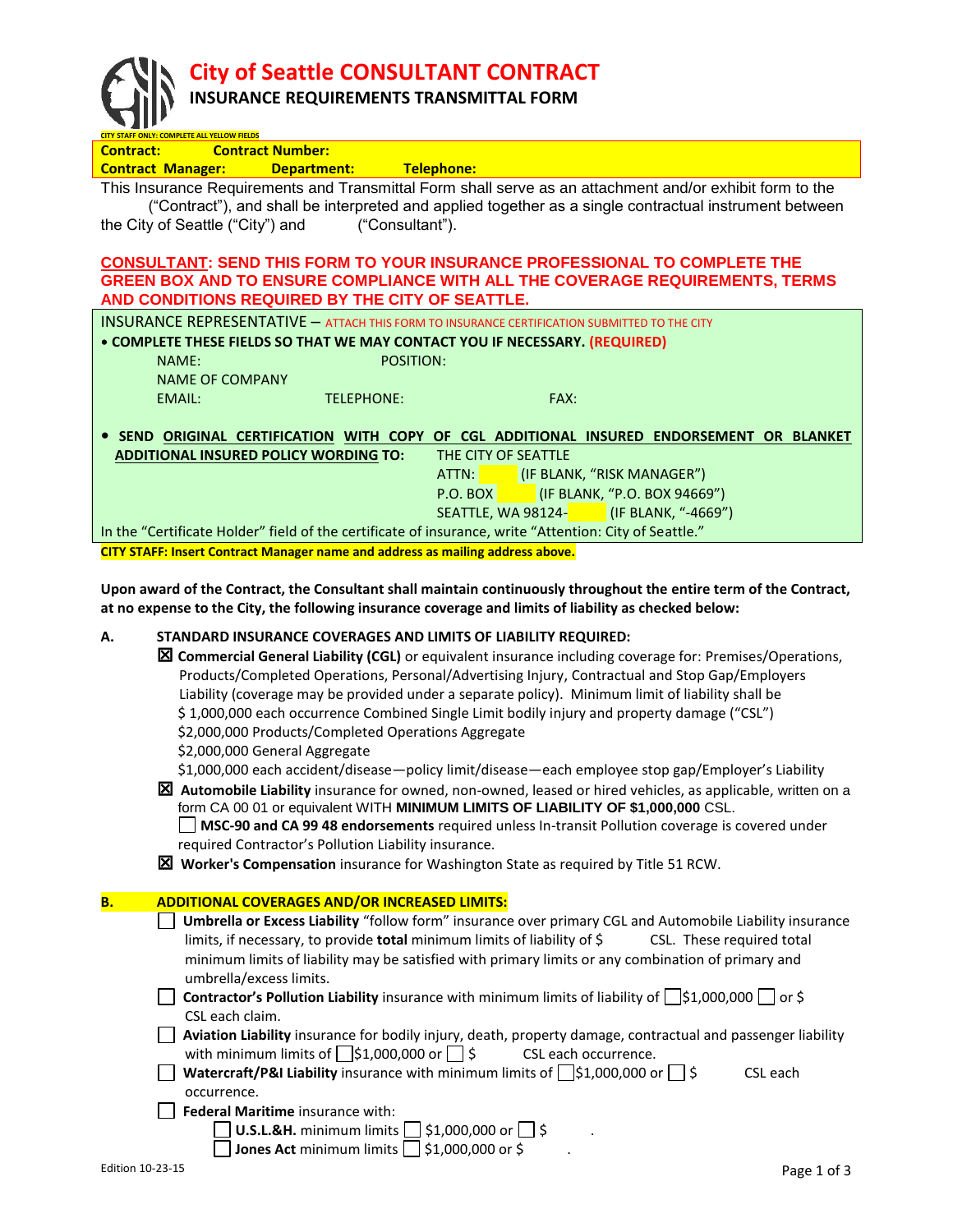**Professional Liability (E&O/Technical E&O)** insurance appropriate to the consultant's profession. The minimum limit shall be  $\Box$ \$1,000,000 or  $\Box$  \$ each claim.  **Crime Fidelity, Theft, Disappearance & Destruction Liability (to include Employee theft, wire transfer, forgery & mail coverage, and client coverage)** with minimum limit  $\begin{bmatrix} 51,000,000 \text{ or } \end{bmatrix}$   $\begin{bmatrix} 5 \\ 9 \end{bmatrix}$ occurrence and in the aggregate. Coverage shall include 'Joint Loss Payable' ISO form CR 20 15 10/10 or equivalent; and "Provide Required Notice of Cancellation to Another Entity' SIO form CR 20 17 10/10. **Technology Errors & Omission (E&O) Insurance** including but not limited to security and privacy liability with minimum limit of  $\Box$ \$1,000,000 or  $\Box$  \$ each claim. **<u><b>1**</u> Information Technology −Cyber Liability (Network Security Liability and Privacy Liability) with minimum limit  $\bigcup$ \$1,000,000 or  $\bigcup$  \$ per occurrence and in the aggregate. Coverage shall include, but not per occurrence and in the aggregate. Coverage shall include, but not be limited to, coverage for any actual or alleged breach of duty, neglect, error, act, mistake, omission, or failure arising out of Consultant's Internet and Network Activities including coverage for, but not limited to, the following events: an attack that has the intent to affect, alter, copy, corrupt, destroy, disrupt, damage, or provide unauthorized access or unauthorized use of Consultant's computer system; Computer Crime or Information Theft; Denial of Service; Extortion; Introduction, implantation, or spread of a Computer Virus; Loss of Service; Identity Theft; Infringement; Electronic data loss and restoration; Unauthorized Access or Use, including the gaining of access to Consultant's computer systems by an unauthorized person or persons or an authorized person in an unauthorized manner. Coverage shall include notification and other expenses incurred in remedying a privacy breach and costs to investigate and restore data.

- **C. CITY AS ADDITIONAL INSURED; PRODUCTS-COMPLETED OPERATIONS:** Consultant shall include "the City of Seattle" as an additional insured to all of the insurance coverage listed and checked above in Sections A and/or Sections B; which must also be as primary and non-contributory with any insurance or self-insurance coverage or limits of liability maintained by the City, and in the form of a duly issued additional insured endorsement and attached to the policy or by the appropriate blanket additional insured policy wording, and in any other manner further required by Contractor's insurance coverage to provide the City of Seattle additional insured coverage as set forth herein.
- **D. NO LIMITATION OF LIABILITY:** Insurance coverage and limits of liability as specified herein are minimum coverage and limit of liability requirements only. Nothing in the City of Seattle's requirements for minimum insurance coverage shall be interpreted to limit or release liability of the Consultant or any of the Consultant's insurers. The City shall be an additional insured as required in paragraph C. regarding the total limits of liability maintained, whether such limits are primary, excess, contingent or otherwise.
- **E. REQUIRED SEPARATION OF INSURED PROVISION; CROSS-LIABILITY EXCLUSION AND OTHER ENDORSEMENTS PROHIBITED:** Consultant's insurance policy shall include a "separation of insureds" or "severability" clause that applies coverage separately to each insured and additional insured, except with respect to the limits of the insurer's liability. Consultant's insurance policy shall not contain any provision, exclusion or endorsement that limits, bars, or effectively precludes the City of Seattle from coverage or asserting a claim under the Consultant's insurance policy on the basis that the coverage or claim is brought by an insured or additional insured against an insured or additional insured under the policy. Consultant's CGL policy shall NOT include any of the following Endorsements (or their equivalent endorsement or exclusions): (a) Contractual Liability Limitation, (CGL Form 21 39 or equivalent), b) Amendment Of Insured Contract Definition, (CGL Form 24 26 or equivalent), (c) Limitation of Coverage to Designated Premises or Project, (CGL Form 21 44 or equivalent), (d) any endorsement modifying or deleting the exception to the Employer's Liability exclusion, (e) any "Insured vs. Insured" or "cross-liability" exclusion, and (f) any type of punitive, exemplary or multiplied damages exclusion. Consultant's failure to comply with any of the requisite insurance provisions shall be a material breach of, and grounds for, the immediate termination of the Contract with the City of Seattle; or if applicable, and at the discretion of the City of Seattle, shall serve as grounds for the City to procure or renew insurance coverage with any related costs of premiums to be repaid by Consultant or reduced and/or offset against the Contract.
- **F. SUBSTITUTION OF SUBCONSULTANT'S INSURANCE:** If portions of the scope of work are subcontracted, the subconsultant or subcontractor may provide the evidence of insurance for the subcontracted body of work provided all the requirements specified in this Insurance Transmittal Form are satisfied.
- **G. NOTICE OF CANCELLATION:** The above checked insurance coverages shall not be canceled by Consultant or Insurer without at least forty-five (45) days written notice to the City, except ten (10) days' notice for nonpayment of premium.